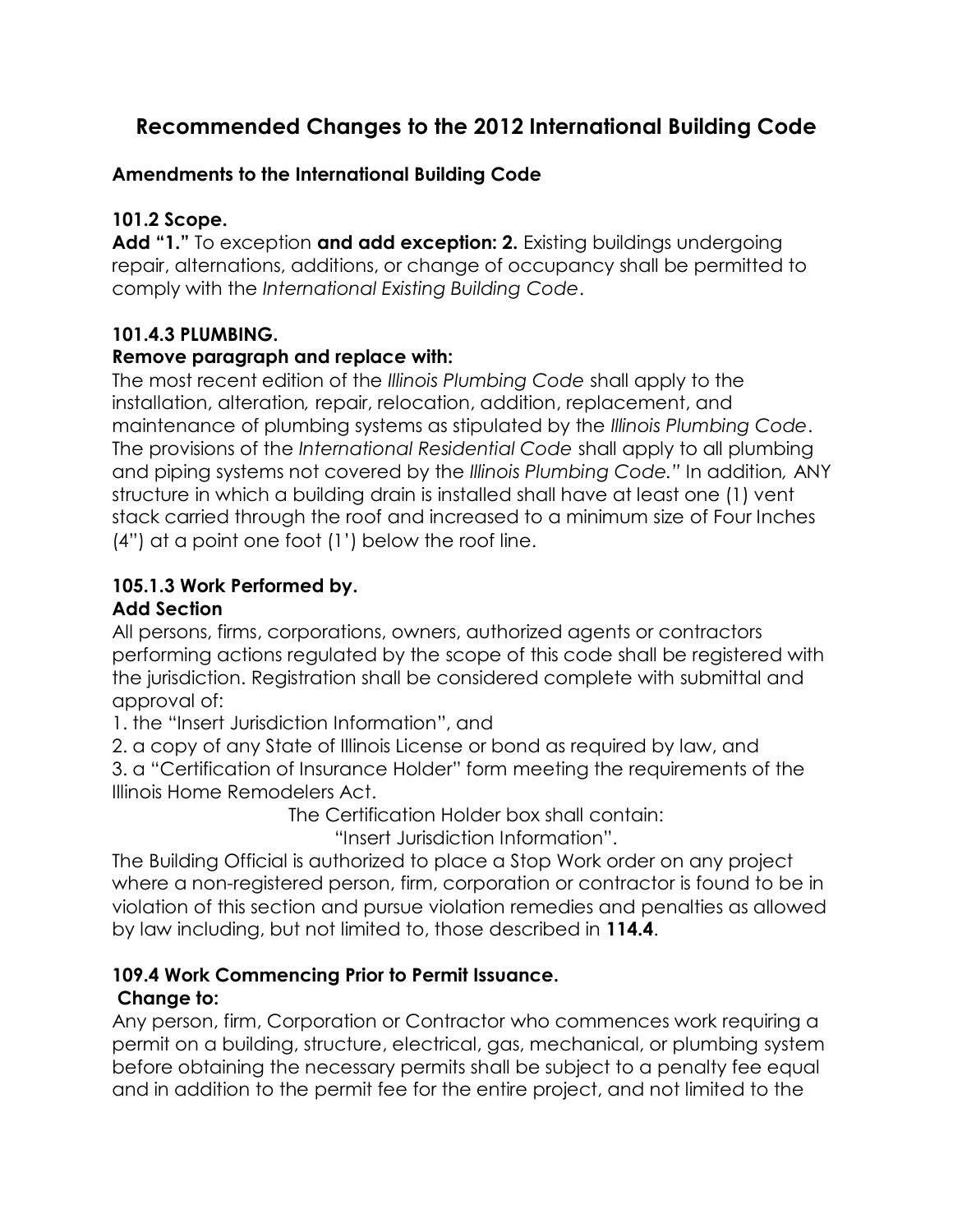portion of the project done prior to discovery of the violation. Persons or contractors commencing work requiring a permit prior to obtaining the necessary permits more than once in a 5 year rolling period ending on the date of the second violation (including a 2nd occurrence on the same job site) Shall be subject to violation penalties as described in **R114.4**

## **114.4 Violation Penalties.**

#### **Add second paragraph:**

The Building Official is authorized, but not limited to, cause the following actions:

- 1. Post a Stop Work Order on the subject project, and
- 2. Post a Stop Work Order on any other projects being permitted by said person or contractor within the Jurisdiction, and
- 3. Post a Stop Work Order on any other contractor who re-validates the permit and uses the original person or contractor who violated the permit requirement to perform the work authorized, and
- 4. Seek fines of not less than \$25.00 and not more than \$1,000.00 per violation with each day a violation is allowed to continue constituting a separate violation and other penalties as allowed by law through the Municipal Code Enforcement System or the Rock Island County State's Attorney's Office, and
- 5. Reject applications for persons or contractors who change their business name to thwart the intent of this section, and
- 6. Notify any other jurisdiction of said action.

### **1612 FLOOD LOADS.**

#### **Be sure to insert your jurisdiction information. i.e.**

The Rock Island County Code of Ordinances Section 3-2-38, Development in a Special Flood Hazard Area shall apply.

# **2701.1 Scope**

#### **Add:**

Where the 2008 National Electric Code NFPA 70 as referenced is amended by this Resolution, such amendments are to be interpreted as a minimum requirement. Requirements for registration with the jurisdiction, permits, fees and violations/penalties of this 2009 International Building Code hereby apply to the 2008 National Electric Code NFPA 70.

#### **3412.2 Applicability.**

Structures existing prior to **(Insert the date you will adopt the 2012 Codes),** in which there is work involving additions…